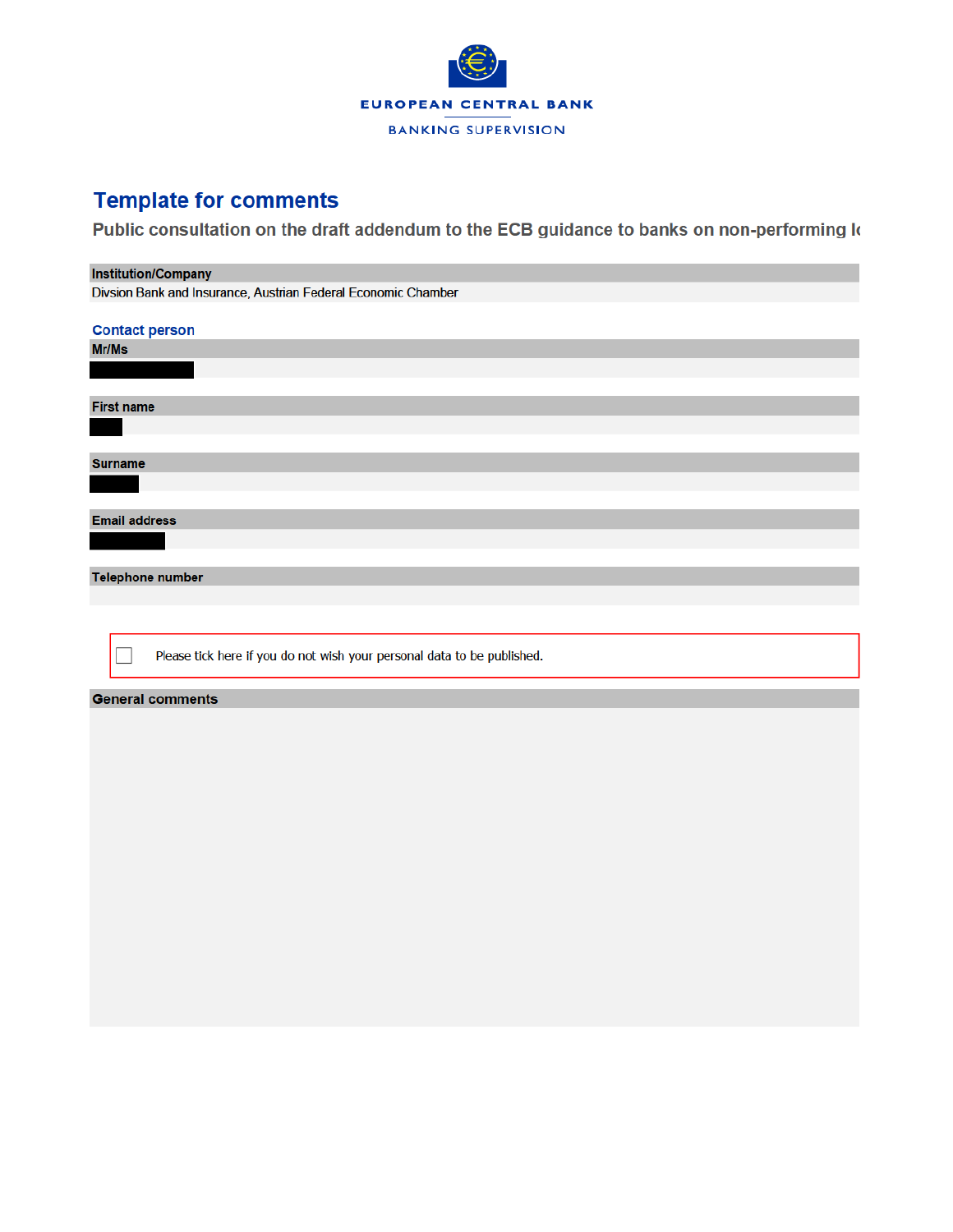## **Template for comments**

**Public consultation on the draft addendum to the ECB guidance to banks on non-performing loans**

**Please enter all your feedback in this list.**

**When entering feedback, please make sure that:** 

 **- each comment deals with a single issue only;**

 **- you indicate the relevant article/chapter/paragraph, where appropriate;**

 **- you indicate whether your comment is a proposed amendment, clarification or deletion.**

**Deadline:**

8 December 2017

| ID | <b>Chapter</b> | Paragraph | $\vert$ Page | Type of<br>Icomment | <b>Detailed comment</b>                                                                                                                                                                                                                                                                                                                                                                                                                                                                                                                                                                                                                                                                                                                                                                            | Concise statement as to why your<br>comment should be taken on board                                                                                                 | Name of<br>Icommenter | <b>Personal data</b> |
|----|----------------|-----------|--------------|---------------------|----------------------------------------------------------------------------------------------------------------------------------------------------------------------------------------------------------------------------------------------------------------------------------------------------------------------------------------------------------------------------------------------------------------------------------------------------------------------------------------------------------------------------------------------------------------------------------------------------------------------------------------------------------------------------------------------------------------------------------------------------------------------------------------------------|----------------------------------------------------------------------------------------------------------------------------------------------------------------------|-----------------------|----------------------|
|    | - Background   |           |              |                     | While we appreciate the concretion of the competent<br>authorities' intentions with respect to addressing the issue<br>of Non-Performing Loans ("NPLs") in Europe, we have to<br>criticize the approach of introducing non-binding yet<br>enforceable quantitative prudential measures for all banks<br>in Europe before even issuing comprehensive guidelines<br>on NPL management applicable to all banks in Europe.<br>From previous publications and communication by the<br>competent authorities, we understand that any guidance<br>given by the competent authorities should enable the<br>bank to take full ownership of any problems with their<br>NPL portfolios themselves, thus we are surprised by an<br>intervention as innermost as enforcing standardized<br>provisioning levels. | the measure seems to be a one-fits-all<br>approach, banks should rather be enabled<br>to take full ownership of any problems with<br>their NPL portfolios themselves |                       | Publish              |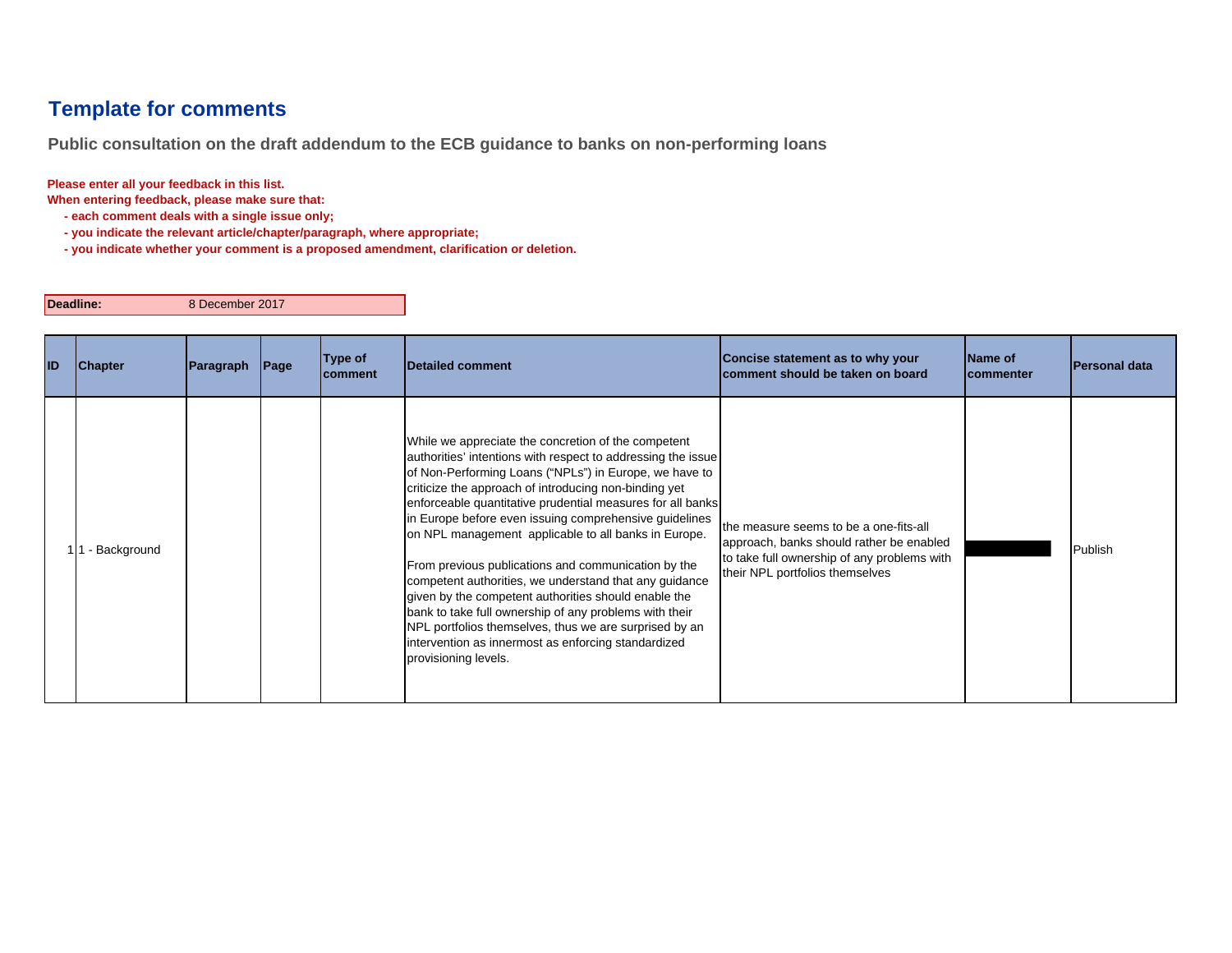| - General<br>Concept   | 2.3. | 5 | Amendment | The Addendum is in our view not in line with the Pillar 2<br>framework. It appears to be a Pillar 1 tool disguised as<br>pillar 2, as the Addendum seems to introduce general<br>rules that all banks have to apply - "If the applicable<br>accounting treatment does not fulfil the prudential<br>provisioning backstop, banks should adjust their Common if the meaure is introduced:<br>Equity Tier 1 capital on their own initiative, applying Article the concept should be designed in line with<br>3 of the CRR on the application of stricter requirements".<br>This passage does not seem to be in line with a pillar 2<br>tool, as there is no voluntariness, but rather the<br>introduction of an additional requirement. The proposed<br>"comply-or-explain" mechanism does also not seem to be<br>in line with a pillar 2 tool, as the burden of proof to comply<br>is on the bank. The proposed measure has some<br>characteristics that make it seem to be more of a pillar 1<br>tool than a pillar 2 tool. | the legal framework and be clearly<br>constructed as a pillar 2 tool (and not have<br>characteristics of a pillar 1 tool, which leaves<br>room for interpretation) | Publish |
|------------------------|------|---|-----------|----------------------------------------------------------------------------------------------------------------------------------------------------------------------------------------------------------------------------------------------------------------------------------------------------------------------------------------------------------------------------------------------------------------------------------------------------------------------------------------------------------------------------------------------------------------------------------------------------------------------------------------------------------------------------------------------------------------------------------------------------------------------------------------------------------------------------------------------------------------------------------------------------------------------------------------------------------------------------------------------------------------------------|--------------------------------------------------------------------------------------------------------------------------------------------------------------------|---------|
| 2 - General<br>Concept | 2.3. |   |           | The introduction of prudential backstops could induce<br>clients of the banks to explicitly exploit this regime in form<br>of moral hazard, i.e. lower willingness to (re)pay by<br>knowing that banks eventually need to write off NPLs.                                                                                                                                                                                                                                                                                                                                                                                                                                                                                                                                                                                                                                                                                                                                                                                  | The measure could lead to moral hazard<br>(exploitation of system).                                                                                                | Publish |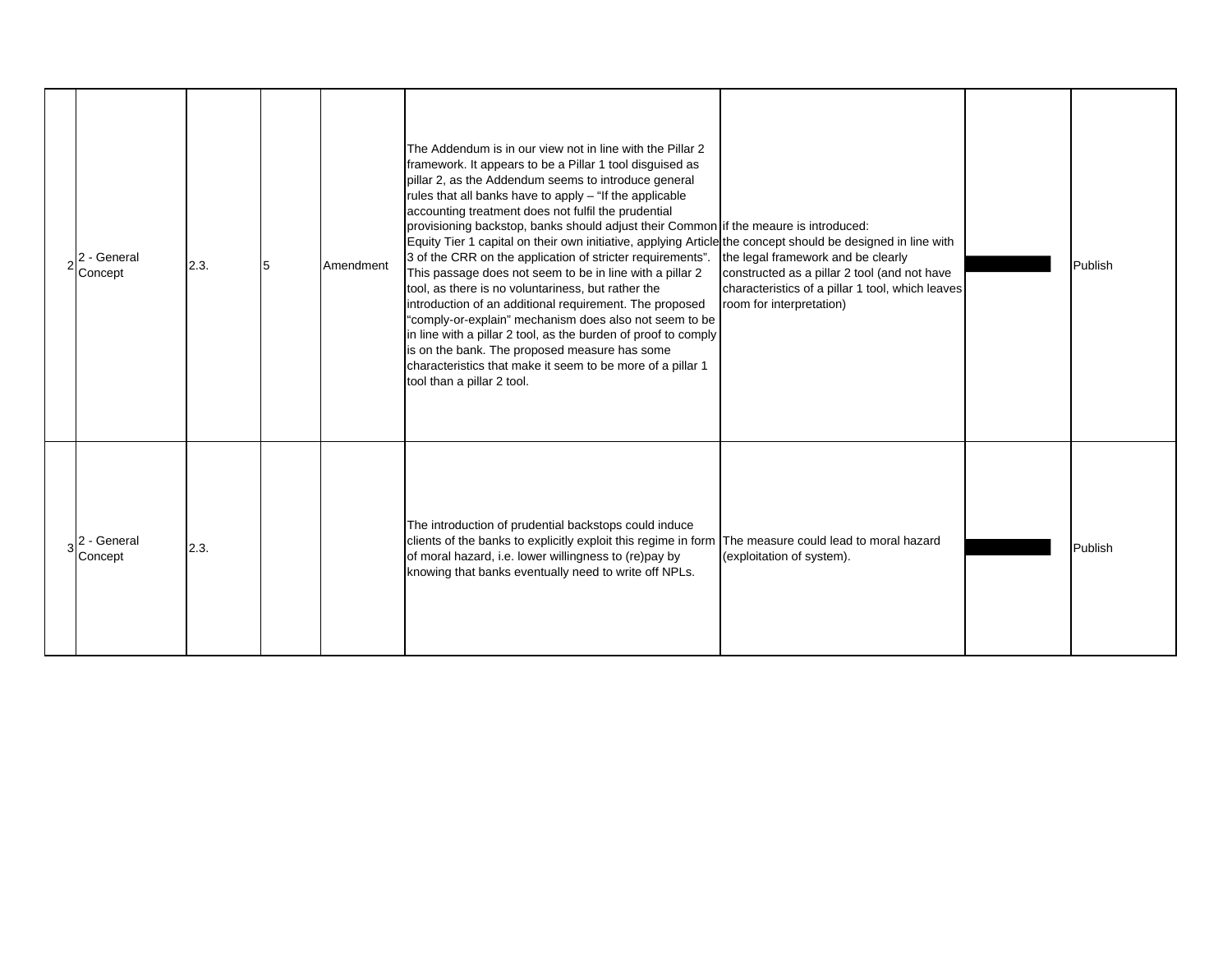| 2 - General<br>Concept |  | We see the competent authorities' intervention as a risk<br>to banks in the public opinion by putting them under the<br>guardianship of the competent authorities again raising<br>doubts on their profitability, viability and solvency rather<br>than empowering them and enacting them with the<br>relevant tools to deal with high levels of NPLs both now<br>as well as in the future.                                                                                                                                                                                                                                                                                                                                                                                                                                                                                                                                                                                                                                                                                                                                                                             | The current approach raises doubts about<br>banks' profitability, viability and solvency.                                                                          | Publish |
|------------------------|--|-------------------------------------------------------------------------------------------------------------------------------------------------------------------------------------------------------------------------------------------------------------------------------------------------------------------------------------------------------------------------------------------------------------------------------------------------------------------------------------------------------------------------------------------------------------------------------------------------------------------------------------------------------------------------------------------------------------------------------------------------------------------------------------------------------------------------------------------------------------------------------------------------------------------------------------------------------------------------------------------------------------------------------------------------------------------------------------------------------------------------------------------------------------------------|--------------------------------------------------------------------------------------------------------------------------------------------------------------------|---------|
| 2 - General<br>Concept |  | We also question the consistency of the competent<br>authorities' intentions with other suggested measures<br>such as fostering a secondary market for NPLs<br>encouraging sales and minimizing bid-ask gaps or the<br>setup of National AMCs for the purpose of relieving banks<br>from constraints caused by high NPL levels.<br>Mandatory provision levels could significantly impair the<br>value of NPLs artificially without any relation to true<br>economic for banks intending to sell NPLs and encourage<br>investors to just sit and wait in order to pocket additional<br>returns on their investments. This would ultimately lead to<br>and therefore contradict to the competent authorities'<br>intentions of an unbiased, liquid secondary market for<br>NPLs.<br>Also, mandatory provision levels could enable National<br>AMCs to take on NPLs at low prices thus shifting potential<br>intrinsic value in NPLs to National AMCs rather than<br>keeping them with the banks that needed to immediate<br>initial hits to their capital base - contradicting the<br>intentions of the competent authorities to capitalize banks<br>more strongly again. | The proposed measure should be see in<br>context with other suggested measures -<br>their reciprocity should be assessed clearly<br>before introducing the measure | Publish |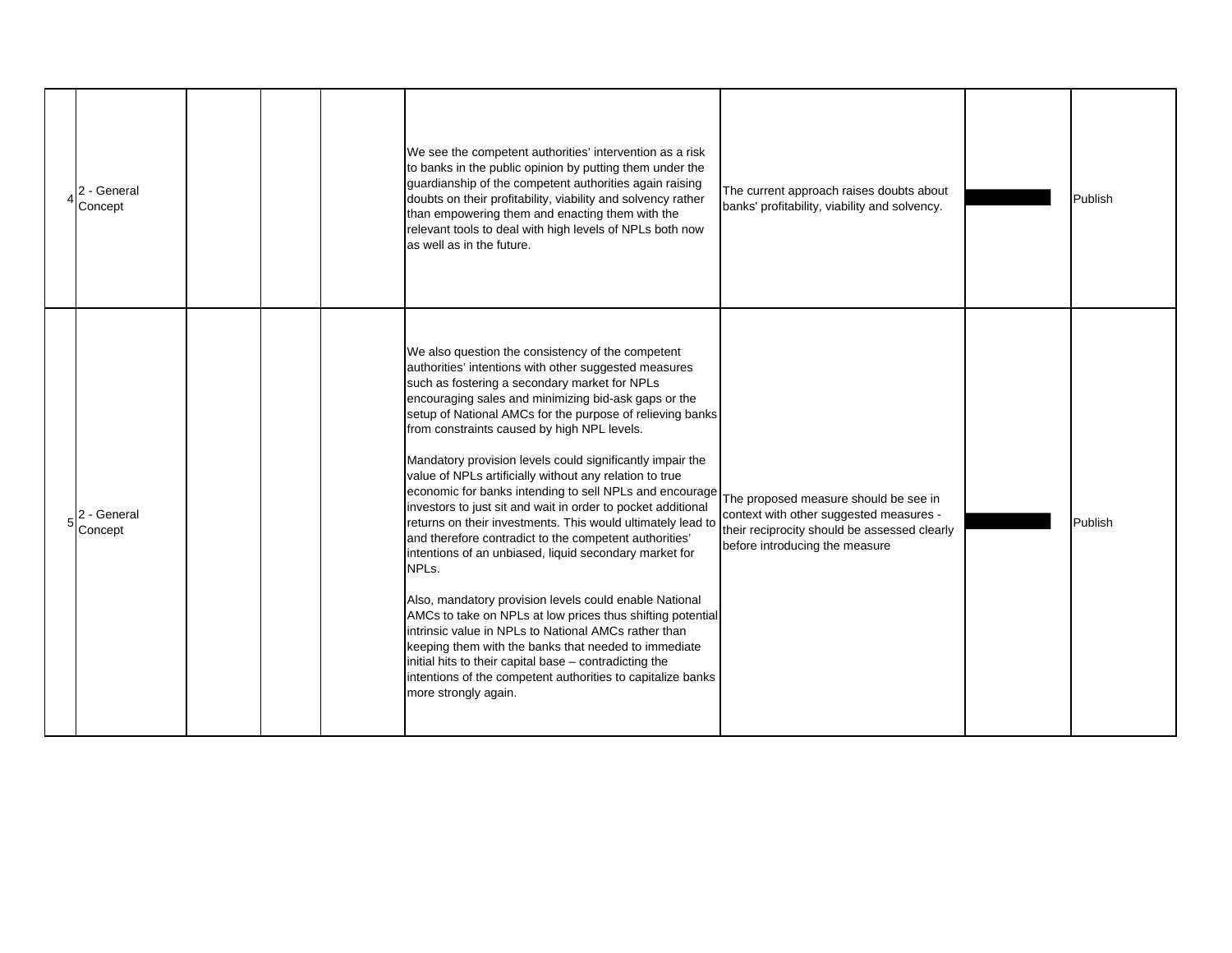| 6 | 2 - General<br>Concept |      |  | We understand the intention of the competent authorities'<br>intervention as a tool for minimizing or even limiting the<br>build-up of non-performing loans in the future and<br>speeding up loss recognition, however, we would rather<br>prefer additional momentum and drive in ongoing macro-<br>prudential efforts, e.g. improving the efficiency of the<br>judicial system, ensuring timely out-of-court collateral<br>enforcement processes, to address NPL resolution faster<br>and more efficient and to avoid diminishing of value of the<br>underlying NPLs due to process constraints not<br>influenceable by the banks. | Instead of the current approach we would<br>rather prefer additional momentum and drive<br>in ongoing macro-prudential efforts | Publish |
|---|------------------------|------|--|--------------------------------------------------------------------------------------------------------------------------------------------------------------------------------------------------------------------------------------------------------------------------------------------------------------------------------------------------------------------------------------------------------------------------------------------------------------------------------------------------------------------------------------------------------------------------------------------------------------------------------------|--------------------------------------------------------------------------------------------------------------------------------|---------|
|   | 2 - General<br>Concept |      |  | In contrast to the aforementioned intentions of the<br>competent authorities, mandatory provisioning levels in a<br>one-fits-all approach might even discourage banks to<br>support clients with viable long term repayment capacities The proposed one-fits-all approach might<br>and/or business models but short term bridge financing<br>needs. Such cases might not only lead to higher net loss<br>levels in the banks portfolios due to implicit deceptive<br>incentives but also affect the real economy - especially<br>small and medium sized enterprises and private<br>individuals.                                      | discourage banks to support clients with<br>viable long term repayment capacities<br>and/or business models.                   | Publish |
|   | 2 - General<br>Concept | 2.3. |  | An adjustment of value can be dissolved and gained<br>again - therefore we would I ke clarification how such a<br>treatment would be treated in line with the proposed<br>Addendum.                                                                                                                                                                                                                                                                                                                                                                                                                                                  | We would appreciate clarification on a<br>dissolved adjustment of value.                                                       | Publish |